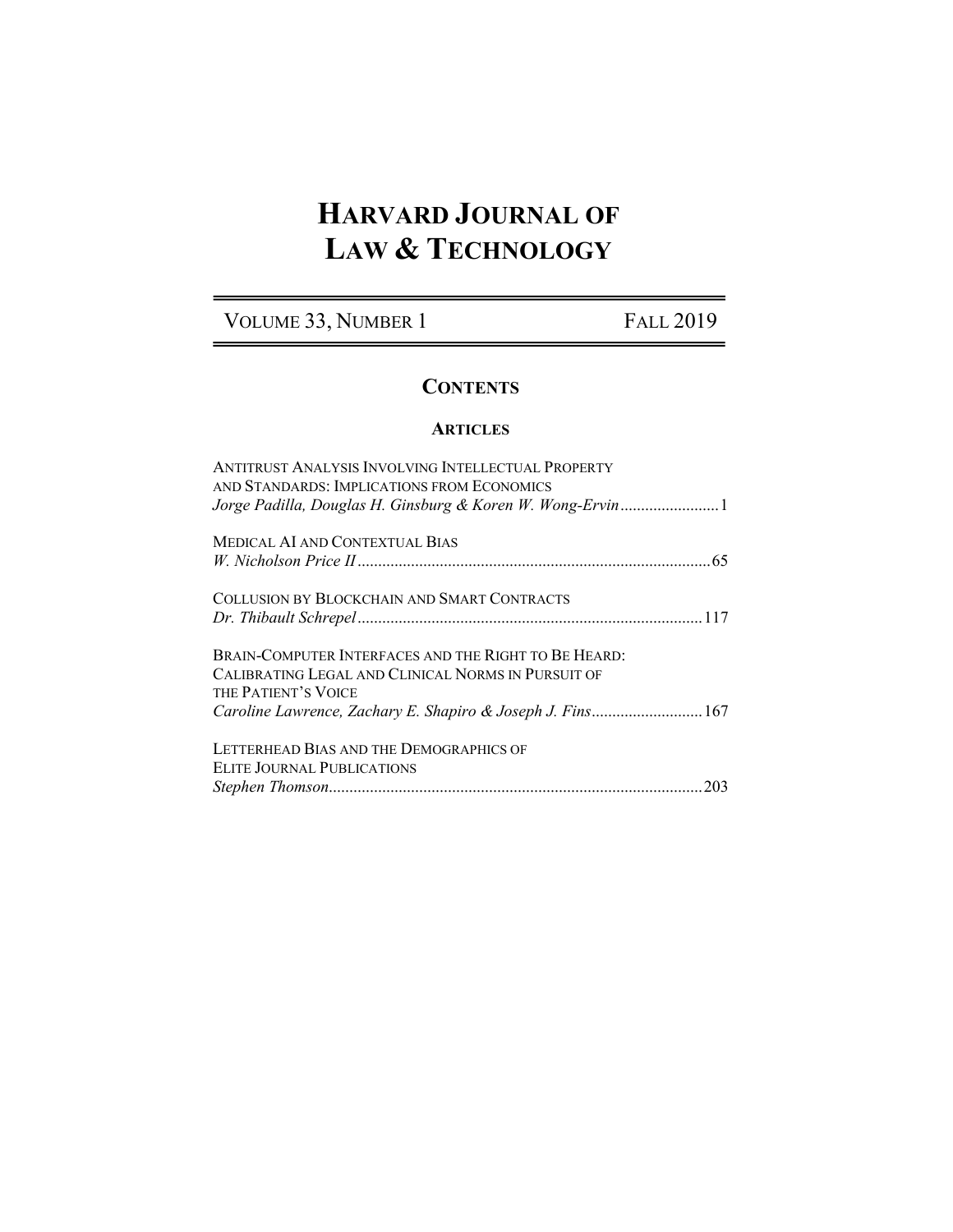## **NOTES**

| DIGITAL SHOPPING MALLS AND STATE CONSTITUTIONS -      |  |
|-------------------------------------------------------|--|
| A NEW FONT OF FREE SPEECH RIGHTS?                     |  |
|                                                       |  |
|                                                       |  |
| PUBLIC SPACE, PRIVATE PATENTS: UPDATING INTERNATIONAL |  |
| <b>SPACE LAW TO PROTECT PATENTS IN OUTER SPACE</b>    |  |
|                                                       |  |
|                                                       |  |
| ENFORCING DIGITAL PRIVACY                             |  |
|                                                       |  |
|                                                       |  |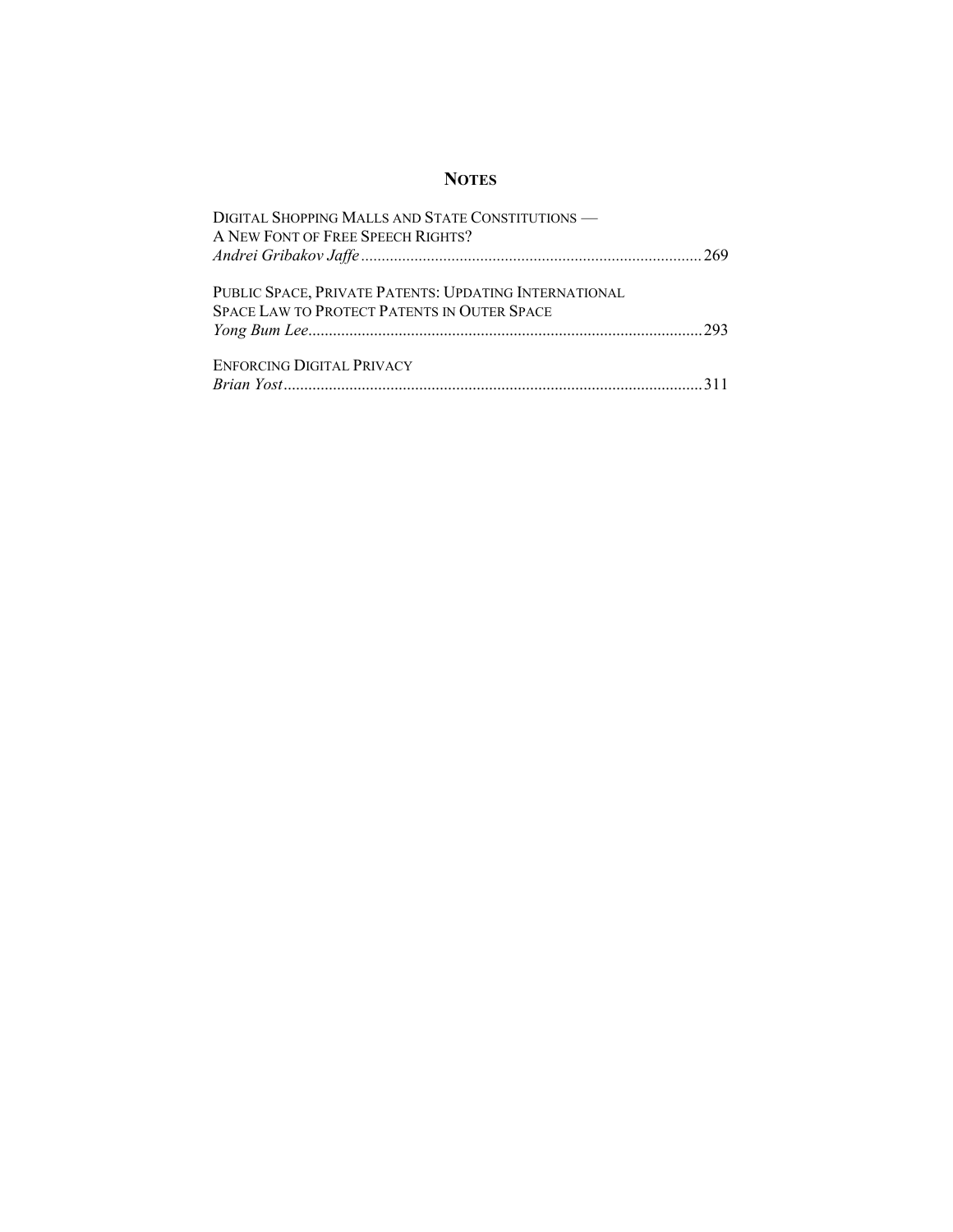# **HARVARD JOURNAL OF LAW & TECHNOLOGY**

# VOLUME 33 2019–2020

### **EDITORIAL BOARD**

*Editors-in-Chief* Kee Young Lee King Xia

> *Submissions Editor* Rocky Li

*Notes and Comments Editor* Sunnie Ning

> *Article Editors* James Delacenserie Phebe Hong Natalie Morrissey Alexandra Mushka Nicole S. L. Pobre Anna Rembar Johne Rzodkiewicz Tianyi Tan

*Production Editors* Melyssa Eigen George He Sean Lee Ray Lefco Jessica Li Olivia Schmitz

*Managing Editor*s Nicole S. L. Pobre Vinny X. Mei

*Operations Editor* Jessica Hui

*Communications Editor* Kira Hessekiel

> *Outreach Editors* Vrushab Gowda Natalie Morrissey

*Speakers Editors* Sean Quirk Elizabeth Strassner

*Technology Editors* Ben Gunning Johne Rzodkiewicz

*Scholarship Research Editor* Yinan Liu

*Executive Editor* LeHeng Li

*Digest Executive Editor* Mindy Nam

*Digest Engagement Editor* Alicia Loh

*Digest Content Editors* Anita Liu Or-el Vaknin

*Submissions Managers* Jennifer Esch Russell Hoover Winston Luo Meera Midha Sarah Parker

*Citations Managers* Alena Farber Haihang Wang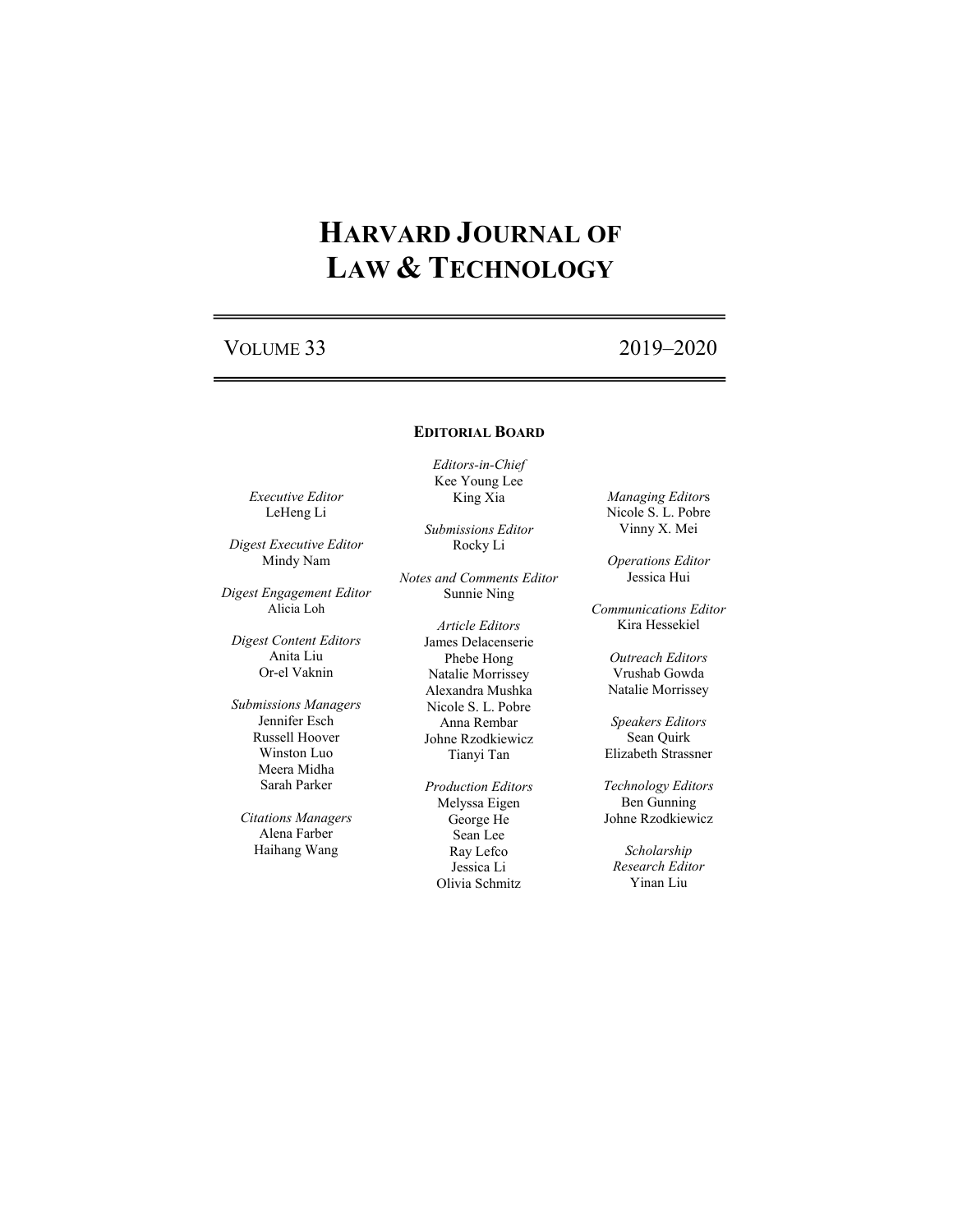### **EDITORS**

Lorenzo d'Aubert Andrew Distell Howard Duan Zainab Hashmi Jordan Hill Caroline Horrow Jhalak Kakkar

Jordan Kennedy Pureunsaem Kim Tae Kim Crystal Lee Neva Little Sunnie Ning

Sarah Parker Adam Phillips Reiley Porter Madeline Salinas Shuyu Sun Bowen Zhang Yihan Zhuang

### **PRINT AND DIGEST STAFF**

Aaron Fogelson Abigail Liles Adam Toobin Adira Levine Alex Maged Alexander Rafferty Alexi Stocker Ali Nazari Amre Metwally Amy Robinson Andrew Distell† Armin Aghaei Ata Nalbantoglu Chinyere Amanze Christopher Murray Di Ai Dinan Wu Echo Qian Eddy Zheng Eduardo Espinosa de los Monteros Francisco Collantes Franklin Li Fred Messner Genesis Ruano Genie Gorbonosov George He Grant Fergusson Hannah Hilligoss Homin Ban Ines O Farrell

Irene Hwang\* Jack Becker Jae Hyun Kim James Jang Jamie McWilliam Jason Andre Jeewon Lee Jenna Becker Jessica Li Jessica Zhao Jianing Zhang Jonathan Blake Joseph Longenecker JP Mohler Julian Rotenberg Justin Bevilacqua Justin Cho Justin Fishman† Kaholi Kiyonami Kaixin Fan Katniss Li Kaye Horstman\* Kimberly Guo Lavran Johnson Leslie Liu Lilian Zhao Logan Brown Lyric Gupta Mandy Mengyu Li Maude Wilson Meera Midha\*

Melyssa Eigen Meredith Manda Miguel Casillas Mingxuan Li Natassia Velez Nay Constantine Noah Goldman Olivia Schmitz Peiwen Zheng Quinn Zhang Rachel Pester Ray Lefco Ryan Lind Ryen Bani-Hashemi Sachi Spaulding Sam Santopoalo† Sarah Atkinson Sasha Peters Sasha Slayton Sean Lee Sebastian Steuer Seran Gee Serena Wong Shridhar Jayanthi Shub Chandrasekaran Stacy Livingston Thomiah Dudley Will Czaplyski\* Will Walker William Greenlaw

† Digest Subject Matter Coordinator

\* Federal Circuit Panel Writer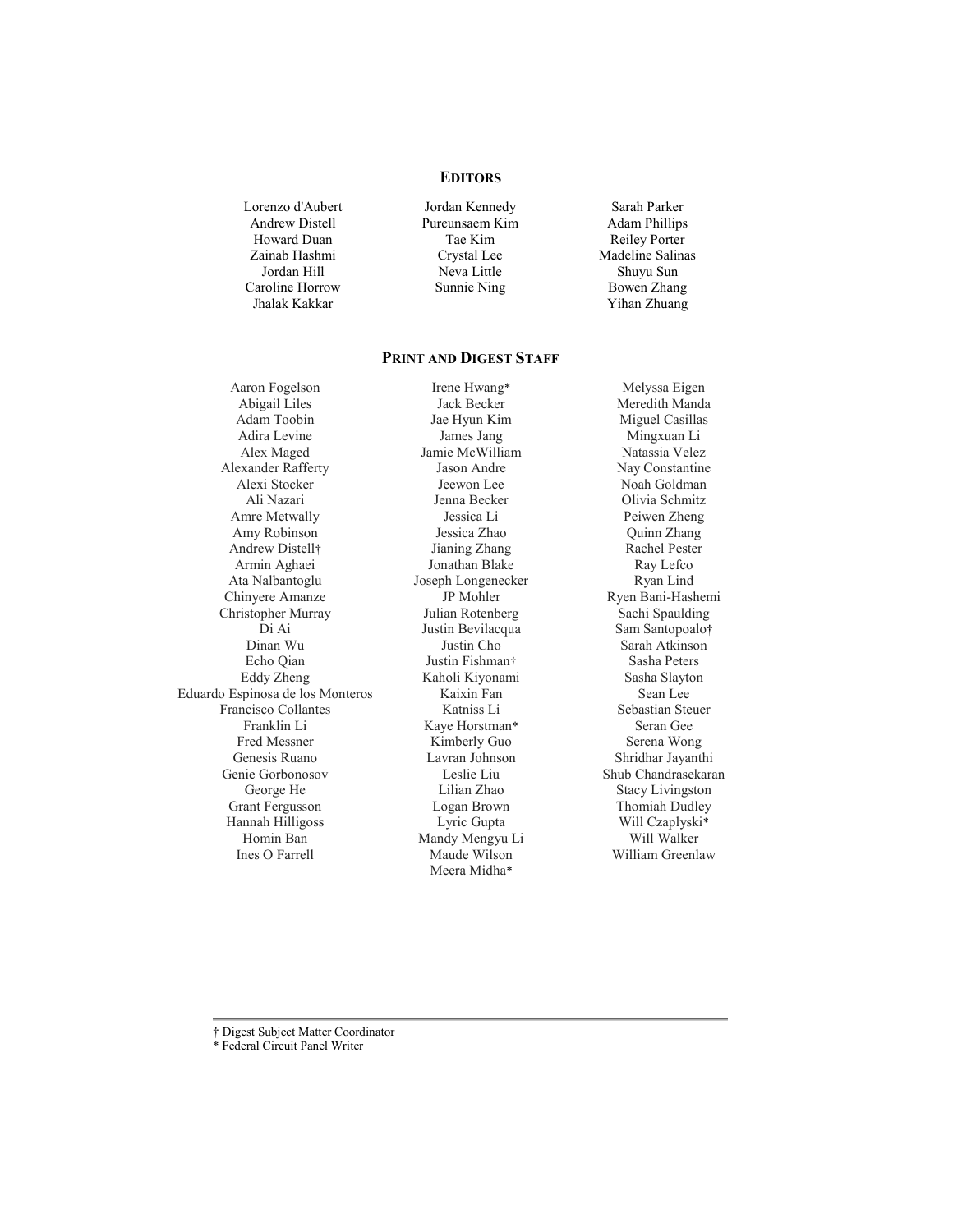## **SPONSORS**

DESMARAIS LLP MORRISON & FOERSTER LLP

FINNEGAN, HENDERSON, FARABOW, GARRETT & DUNNER, LLP

SIDLEY AUSTIN LLP

FISH & RICHARDSON P.C.

WILMER CUTLER PICKERING HALE & DORR LLP

IRELL & MANELLA LLP

WILSON SONSINI GOODRICH & ROSATI, P.C.

KIRKLAND & ELLIS LLP

WOLF, GREENFIELD & SACKS, P.C.

KNOBBE, MARTENS, OLSON & BEAR LLP